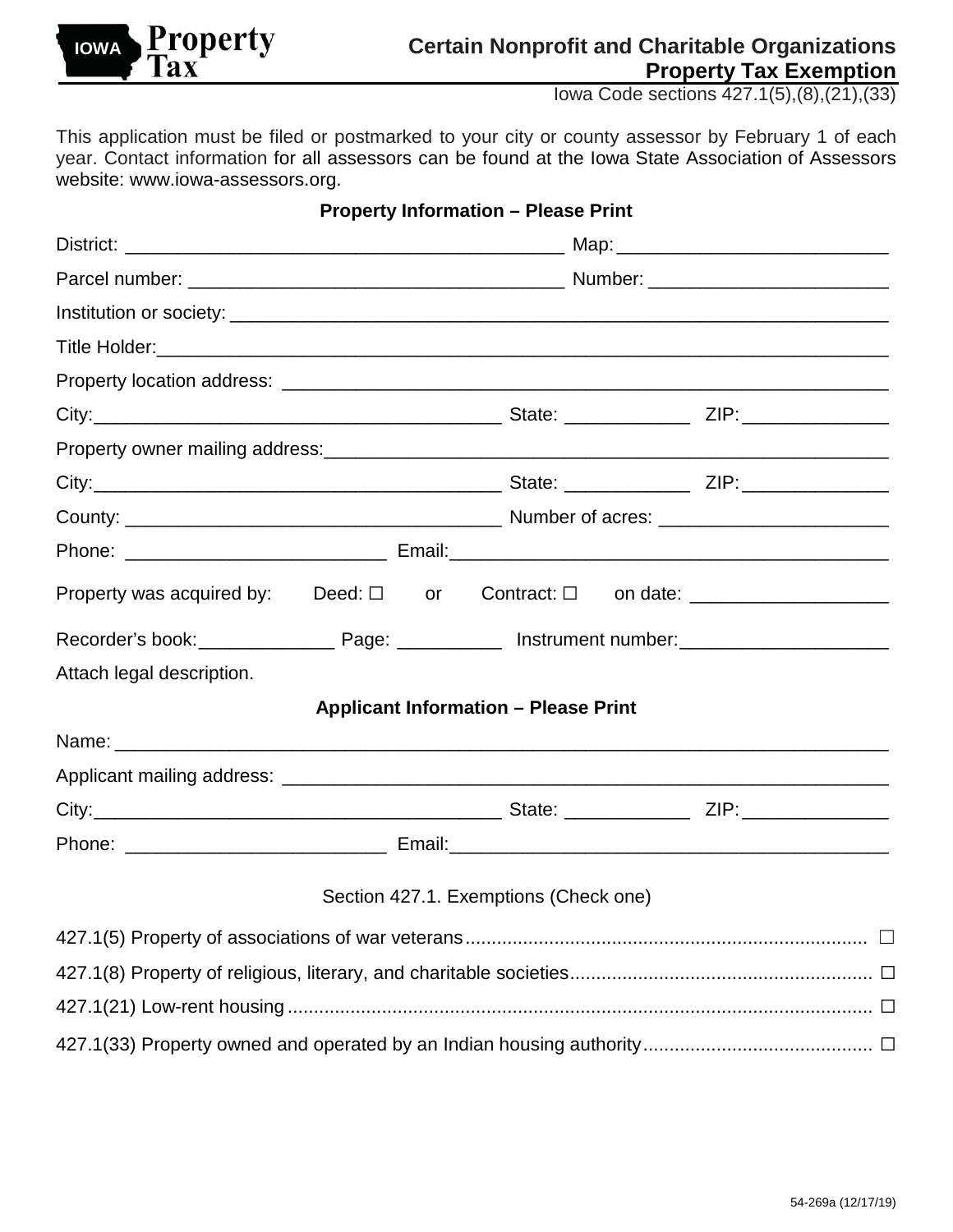### **Certain Nonprofit and Charitable Organizations Property Tax Exemption, page 2**

1. Is the building, if any, on the property above in use or under construction?

In use: □ Under construction: □

Property is used for the following purposes: Attach additional pages if necessary. (Explain in detail.)

| a commercial purpose?                                                                            | Yes $\square$ | 2. Is any portion of this property rented/leased or otherwise used with a view to pecuniary profit or for<br>No $\square$                                                                                           |
|--------------------------------------------------------------------------------------------------|---------------|---------------------------------------------------------------------------------------------------------------------------------------------------------------------------------------------------------------------|
| property is not used solely for the appropriate objects, and attach as part of this application. |               | If Yes, provide a detailed financial statement and a statement of the percentage of space and time                                                                                                                  |
| laws of lowa, located or operated in said property?                                              |               | 3. Are federally licensed devices (slot machines, etc.) not lawfully permitted to be operated under the                                                                                                             |
|                                                                                                  | Yes $\square$ | No $\Box$                                                                                                                                                                                                           |
|                                                                                                  |               |                                                                                                                                                                                                                     |
| permitted to be operated in lowa.                                                                |               | to be true and correct. No persistent violations of the laws of the State of lowa have been or will be<br>permitted on the property. The property is not the location of any federally-licensed device not lawfully |
|                                                                                                  |               |                                                                                                                                                                                                                     |
|                                                                                                  |               |                                                                                                                                                                                                                     |
|                                                                                                  |               |                                                                                                                                                                                                                     |
|                                                                                                  |               |                                                                                                                                                                                                                     |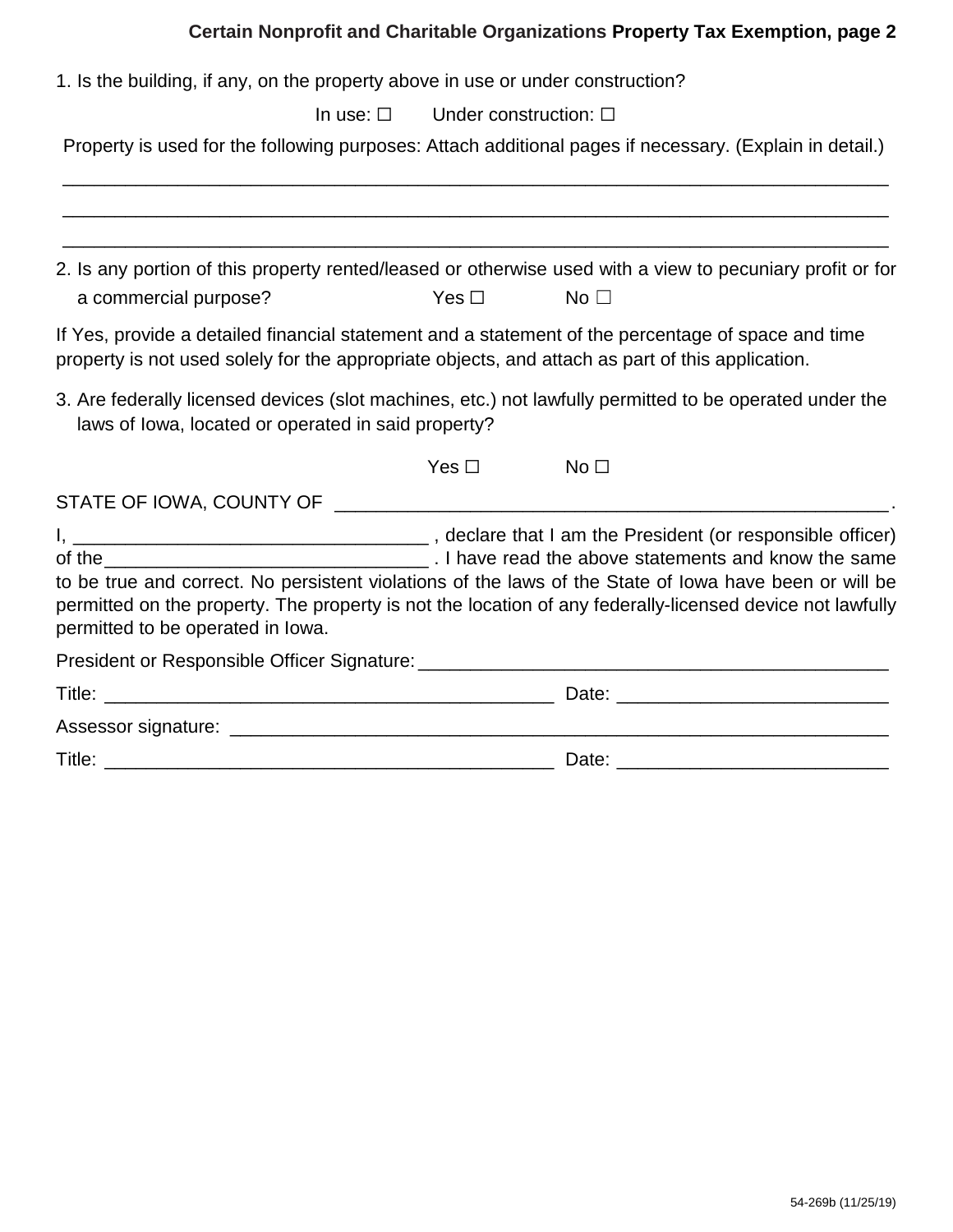## **Certain Nonprofit and Charitable Organizations Instructions**

**Important:** This claim must be filed on or before the date specified by law, or the exemption cannot be granted.

List description of one location only (with any adjoining properties). If exemption is to be claimed on properties in more than one location, use a separate application form for each such description.

Complete this form and return to the assessor on or before February 1. The assessor may request additional information to determine the taxable status of the property.

#### **427.1. EXEMPTIONS. The following classes of property shall not be taxed.**

**427.1(5) Property of associations of war veterans.** The property of any organization composed wholly of veterans of any war, when such property is devoted entirely to its own use and not held for pecuniary profit.

#### **427.1(8) Property of religious, literary, and charitable societies.**

- a. All grounds and buildings used or under construction by literary, scientific, charitable, benevolent, agricultural, and religious institutions and societies solely for their appropriate objects, not exceeding three hundred twenty acres in extent and not leased or otherwise used or under construction with a view to pecuniary profit. An organization whose primary objective is to preserve land in its natural state may own or lease land not exceeding three hundred twenty acres in each county for its appropriate objects. For assessment years beginning on or after January 1, 2016, the exemption granted by this subsection shall also apply to grounds owned by a religious institution or society, not exceeding a total of fifty acres, if all monetary and in-kind profits of the religious institution or society resulting from use or lease of the grounds are used exclusively by the religious institution or society for the appropriate objects of the institution or society.
- b. All deeds or leases by which such property is held shall be filed for record before the property herein described shall be omitted from the assessment. All such property shall be listed upon the tax rolls of the district or districts in which it is located and shall have ascribed to it an actual fair market value and an assessed or taxable value, as contemplated by section 441.21 of the Code, whether such property be subject to a levy or be exempted as herein

provided and such information shall be open to public inspection.

**427.1(14) Statement of Objects and Uses Filed.** A society and organization claiming an exemption under the **provisions** of either subsection five (5) subsection eight (8) or subsection thirty three (33) of this section shall file with the assessor not later than February 1 of the year for which such exemption is requested, a statement upon forms to be prescribed by director of revenue, describing the nature of the property upon which such exemption is claimed and setting out in detail any uses and income from the property derived from the rentals, leases or other uses of the property not solely for the appropriate objects of the society or organization. The assessor, in arriving at the valuation of any property of the society or organization shall take into consideration any uses of the property not for the appropriate objects of the organization and shall assess in the same manner as other property, all or any portion of the property involved which is leased or rented and is used regularly for commercial purposes for a profit to a party or individual. If a portion of the property is used regularly for commercial purposes, an exemption shall not be allowed upon property so used and the exemption granted shall be in the proportion of the value of the property used solely for the appropriate objects of the organization, to the entire value of the property. An exemption shall not be granted upon property upon or in which persistent violations of law be knowingly permitted or have been permitted on or after January 1st of the year for which a tax exemption is requested. Claims for such exemption shall be verified under oath by the president or other responsible head of the organization.